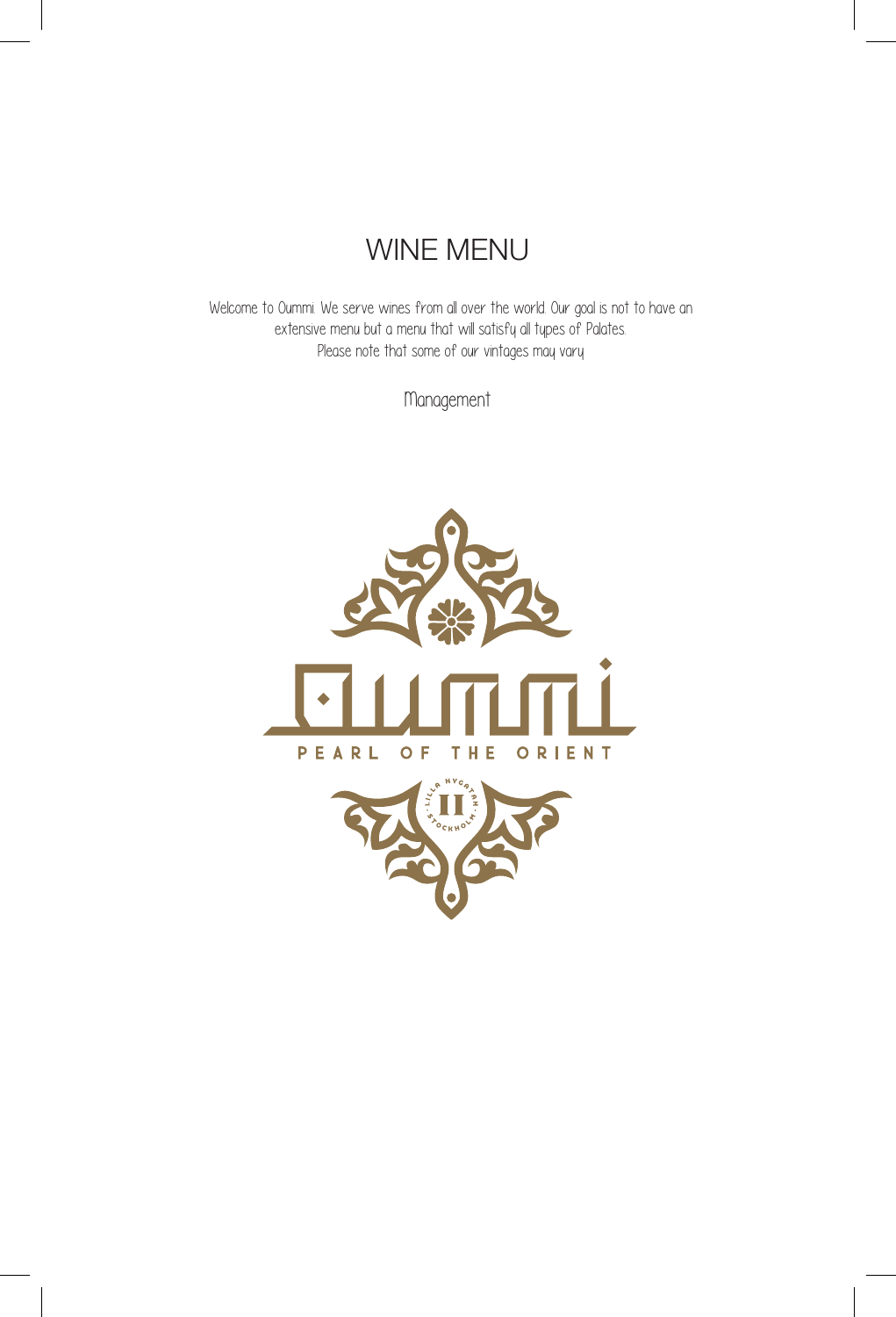### The Bubble & Champagne Glass

| Prosecco, Rizzardi Extra Dry, Italy         | $\vert \vert \vert$ ( ) |
|---------------------------------------------|-------------------------|
| Castelnau, Champagne, France                | 140                     |
| Nosecco, Spumpante, France, (Non-Alcoholic) | 85                      |

## THE WHITE GLASS

| 2020 Les Calcaires, Sauvignon Blanc, Loire, France                                          | 105 |
|---------------------------------------------------------------------------------------------|-----|
| 2021 Fiuza, Alvarinho, Tejo, Portugal                                                       | 135 |
| 2020 La Vue, Riesling, Victoria, Australia                                                  | 150 |
| 2020 Château Ksara Blanc de Blancs, Chardonnay, Sauvignon Blanc, Bekkaa Valley, Lebanon 165 |     |
| 2019 Domaine Michel Thomas & Fils, Sauvignon Blanc, Sancerre, France                        | 170 |

# The Rosé Glass

| 2020 Pure Mirabeau en Provence, Grenache, Cinsault, Syrah, Côtes de Provence, France H40 |  |  |  |  |  |  |  |  |  |  |  |  |
|------------------------------------------------------------------------------------------|--|--|--|--|--|--|--|--|--|--|--|--|
|------------------------------------------------------------------------------------------|--|--|--|--|--|--|--|--|--|--|--|--|

#### The Red Glass

| 2020 Les Calcaires Pinot Noir, Loire, France                                                 | 105 |
|----------------------------------------------------------------------------------------------|-----|
| 2021 Trapiche Cask Oak, Malbec, Mendoza, Argentina                                           | 140 |
| 2017 Max Organic Rouge, Grenache, Syrah, Côtes du Rhône, France* EKO                         | 150 |
| 2018 Rizzardi Ripasso, Corvinone, Corvina, Rondinella, Valpolicella, Italy                   | 160 |
| 2015 Château St. Thomas Les Emirs, Cabernet Sauvignon, Merlot, Syrah, Bekkaa Valley, Lebanon | 170 |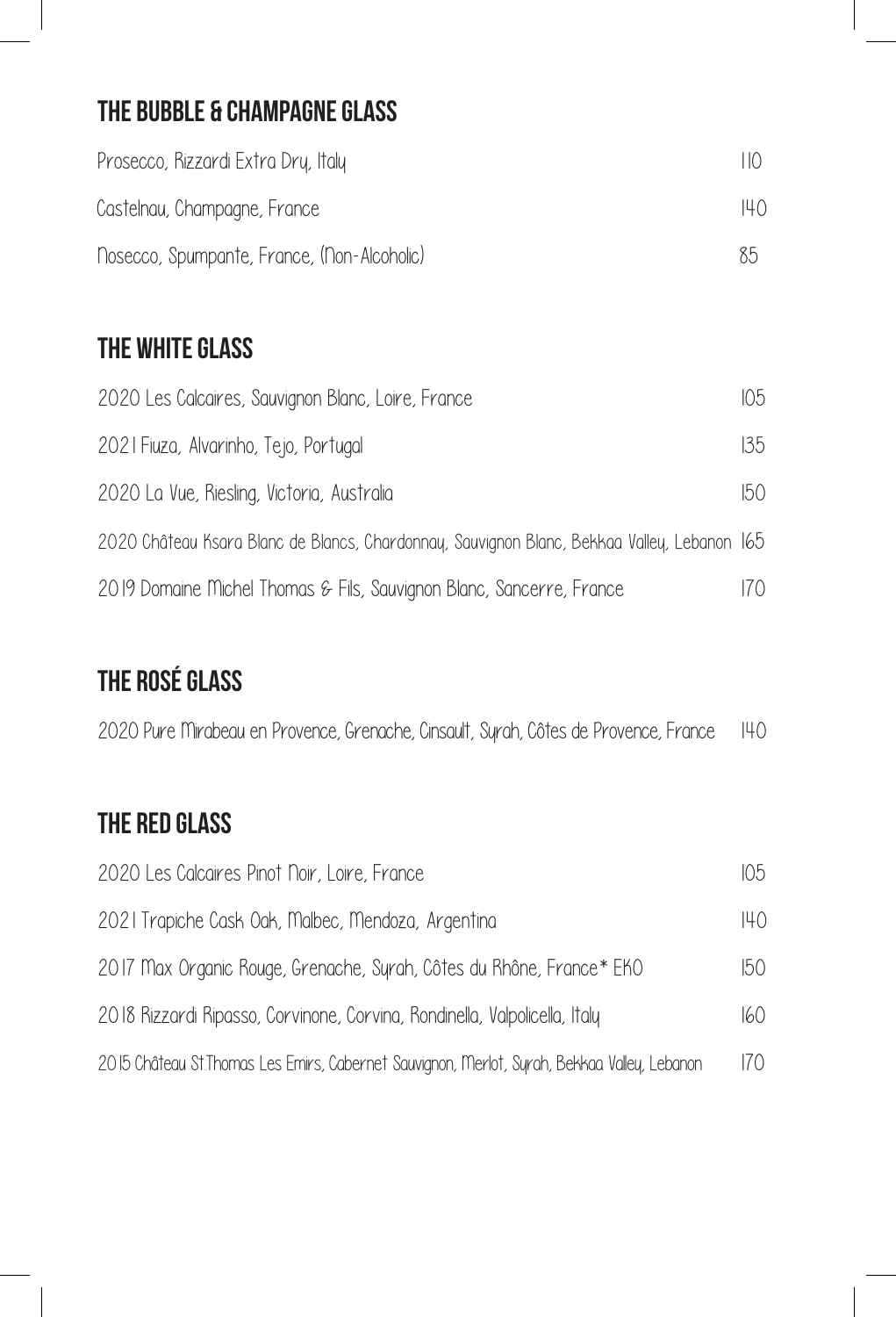### The Bubble & Champagne

| Prosecco, Rizzardi Extra Dry, Italy | 6(0) |
|-------------------------------------|------|
| Castelnau, Champagne, France        | 850. |
| Veuve Extra Dry, Champagne,         | 1600 |

## Champagne (Rose & Vintage Rose)

| Ruinart Rose, Champagne, France                 | 1400 |
|-------------------------------------------------|------|
| Veuve Clicquot Rose, Vintage, Champagne, France | 1500 |

# The Rosé

2020 Pure Mirabeau en Provence, Grenache, Cinsault, Syrah, Côtes de Provence, France 610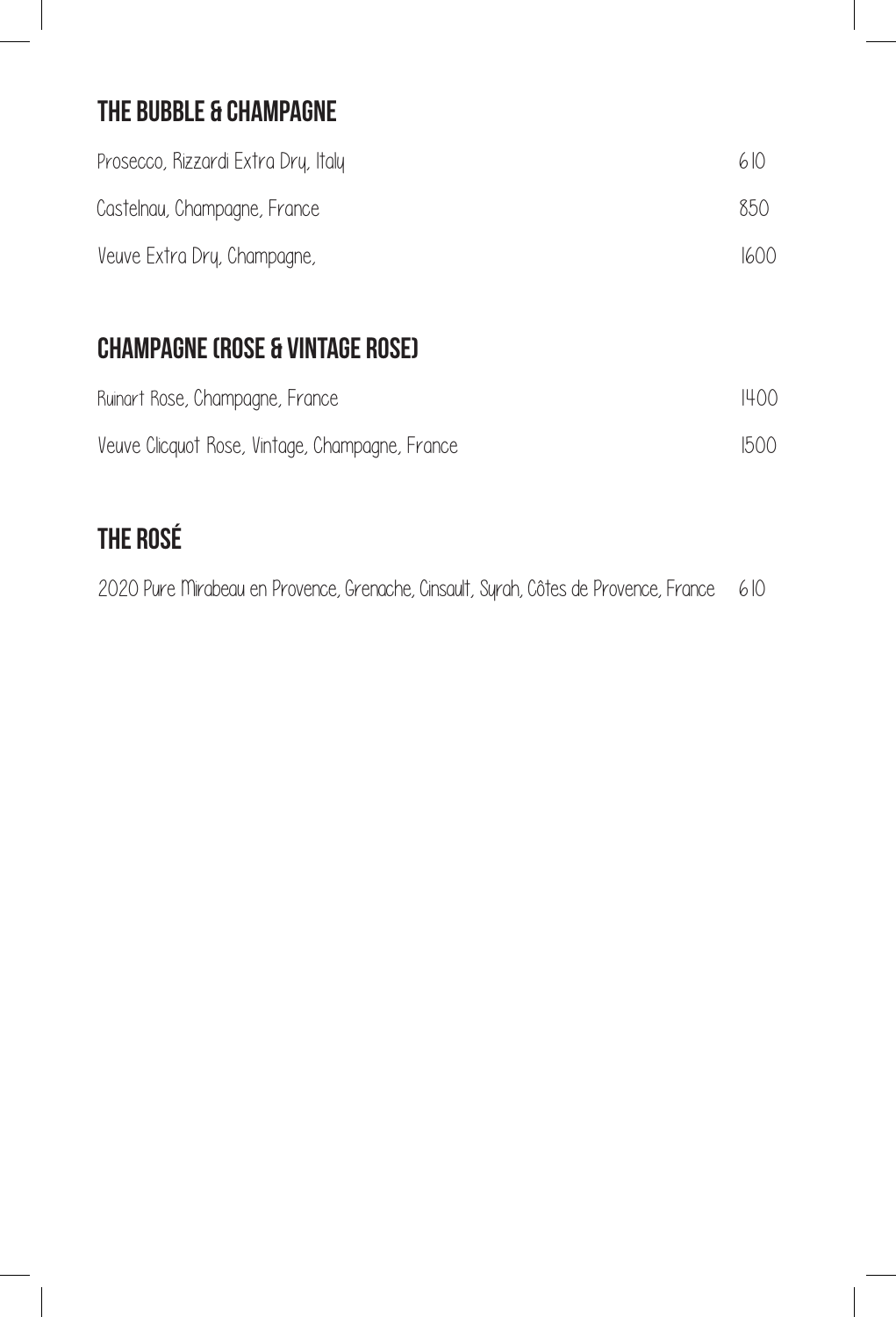#### The White

| <b>FRANCE</b>                                                        |     |
|----------------------------------------------------------------------|-----|
| 2020 Les Calcaires, Sauvignon Blanc, Loire, France                   | 460 |
| 2019 Domaine Michel Thomas & Fils, Sauvignon Blanc, Sancerre, France | 750 |
| 2018 Domaine Louis Moreau Chablis Grand Ier Cru Vau Ligneau, France  | 900 |
|                                                                      |     |
| <b>AUSTRALIA</b>                                                     |     |
| 2020 La Vue, Riesling, Victoria, Australia                           | 660 |
|                                                                      |     |
| <b>AREGENTINA</b>                                                    |     |
| 2020 Trapish Estacion 1883, Chardonnay, Mendoza, Argentina           | 660 |
|                                                                      |     |
| <b>PORTUGAL</b>                                                      |     |
| 2021 Fiuza, Alvarinho, Tejo, Portugal                                | 595 |
|                                                                      |     |
| LEBANON                                                              |     |

| 2020 Château Ksara Blanc de Blancs, Chardonnay, Sauvignon Blanc Bekkaa Valley, Lebanon | 720 |
|----------------------------------------------------------------------------------------|-----|
| 2016 Château Ksara, Cuvée du Pape Chardonnay, Bekaa Valley, Lebanon                    | 800 |
| 2014 Château Musar, Blend, Chateau Musar, Bekaa Valley, Lebanon                        | 950 |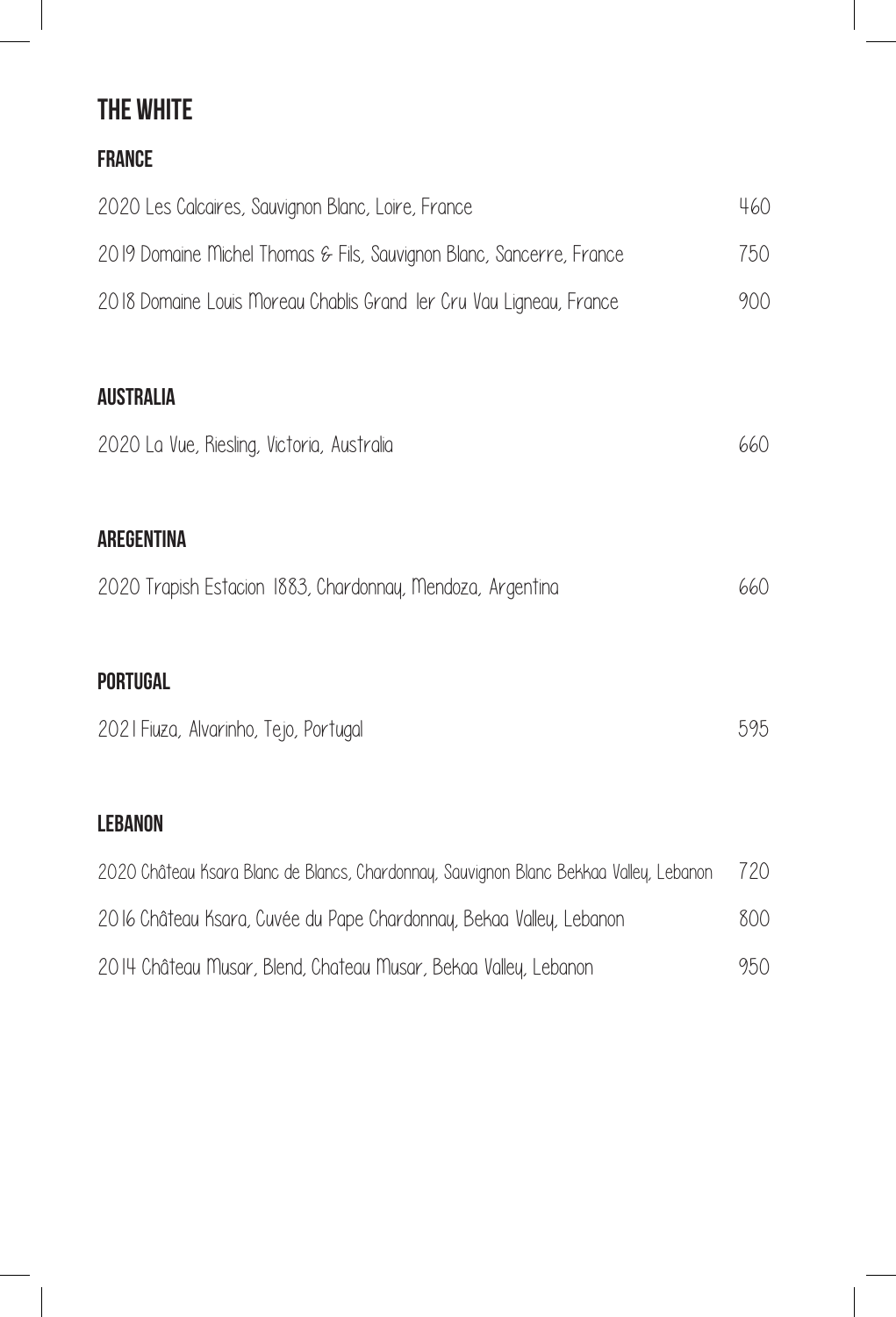## The Red

| <b>FRANCE</b>                                                              |      |
|----------------------------------------------------------------------------|------|
| 2020 Les Calcaires Pinot Noir, Loire, France                               | 460  |
| 2017 Max Organic Rouge, Grenache, Syrah, Côtes du Rhône, France* EKO       | 660  |
|                                                                            |      |
| <b>SPAIN</b>                                                               |      |
| 2012 Conde Valdemar Reserva, Tempranillo, Graciano, DoCa Rioja, Spain      | 650  |
| <b>ARGENTINA</b>                                                           |      |
| 2021 Trapiche Cask Oak, Malbec, Mendoza, Argentina                         | 610  |
| <b>USA</b>                                                                 |      |
| 2018 Katherine Goldschmidt, Cabernet Sauvignon, Alexander Valley, USA      | 950  |
|                                                                            |      |
| <b>ITALY</b>                                                               |      |
| 2018 Rizzardi Ripasso, Corvinone, Corvina, Rondinella, Valpolicella, Italy | 700  |
| 2017 Demarie Barbaresco, Nebbiolo, Piemonte, Italy                         | 1100 |

2016 Demarie Barolo, Nebbiolo, Piemonte, Italy 1300

#### **LEBANON**

| 2015 Château St. Thomas Les Emirs, Cabernet Sauvignon, Merlot, Syrah, Bekkaa Valley, Lebanon 750 |      |
|--------------------------------------------------------------------------------------------------|------|
| 2016 Château Musar, Cabernet Sauvignon, Carignan, Cinsault, Bekaa Valley, Lebanon                | 1100 |
| 2016 Château Ksara Rouge, Cabernet Sauvignon, Bekaa Valley, Lebanon                              | 850  |